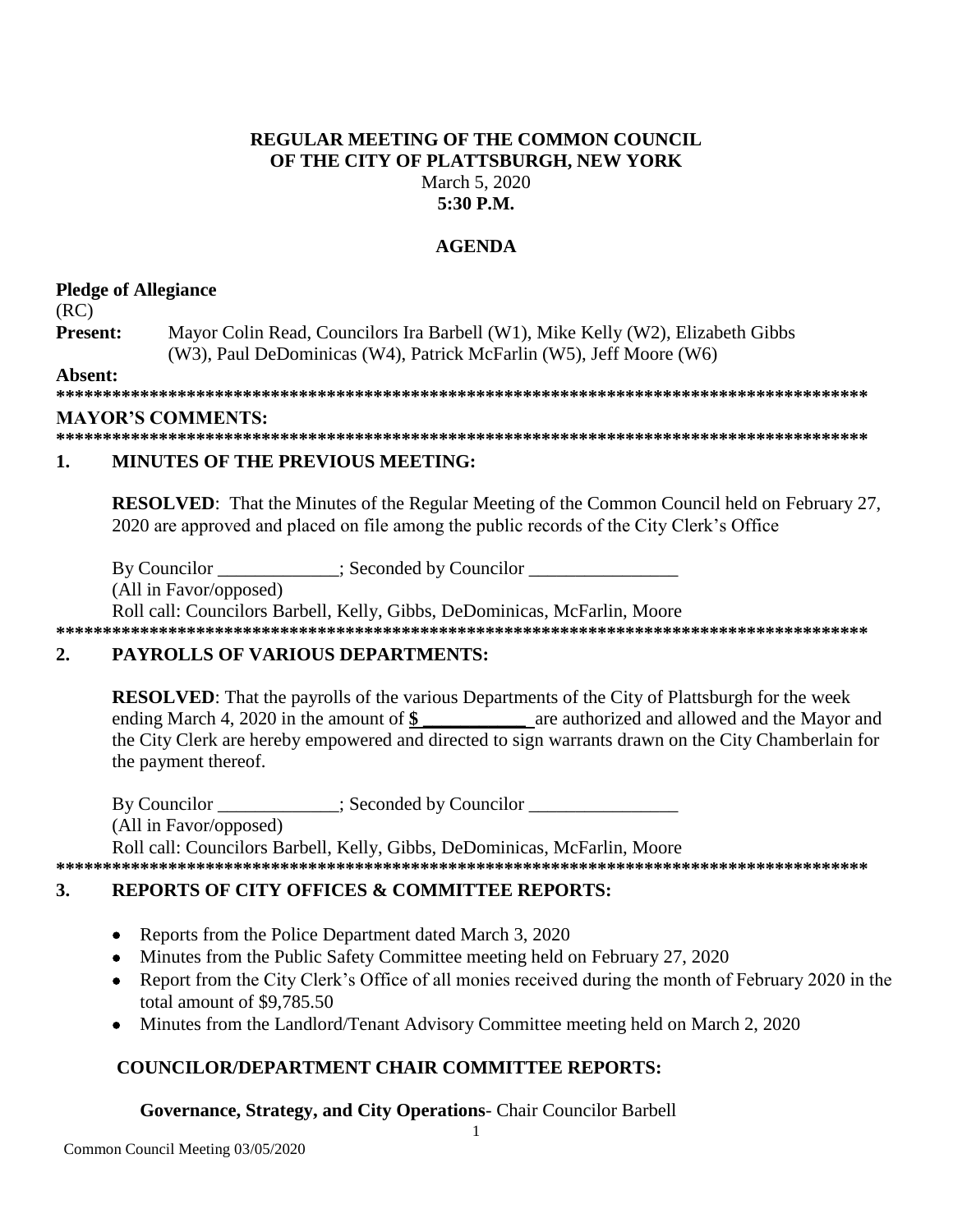City Infrastructure – Chair Councilor Moore

**Finance and Budget – Chair Councilor Kelly** 

**Public Safety - Chair Councilor Gibbs** 

**Plattsburgh Public Library – Chair Councilor DeDominicas** 

**MLD - MLD Board President Councilor McFarlin** 

**RESOLVED:** That the reports as listed are hereby ordered received and any written reports are placed on file among the public records of the City Clerk's Office.

By Councilor \_\_\_\_\_\_\_\_\_\_\_; Seconded by Councilor \_\_\_\_\_\_\_\_\_\_\_ (All in Favor/opposed) Roll call: Councilors Barbell, Kelly, Gibbs, DeDominicas, McFarlin, Moore 

#### **CORRESPONDENCE OR RECOMMENDATIONS FROM BOARDS:** 4. **None**

#### 5. **AUDIT OF CLAIMS:**

**RESOLVED:** That the bills Audited by the Common Council for the week ending March 6, 2020 in the are authorized and allowed and the Mayor and City Clerk are hereby amount of  $\$ authorized and directed to sign warrants drawn on the City Chamberlain for the payment thereof.

By Councilor \_\_\_\_\_\_\_\_\_\_\_\_\_; Seconded by Councilor \_\_\_\_\_\_\_\_\_\_\_\_\_\_\_\_\_\_\_\_\_\_\_\_\_\_\_\_\_\_

(All in Favor/opposed)

Roll call: Councilors Barbell, Kelly, Gibbs, DeDominicas, McFarlin, Moore 

### PERSONS ADDRESSING COUNCIL ON AGENDA ITEMS ONLY: 6.

#### 7. **OTHER ITEMS:**

A. RESOLVED: In accordance with the request therefore the Common Council approves 2020 Street Drives.

By Councilor : Seconded by Councilor

Discussion:

Common Council Meeting 03/05/2020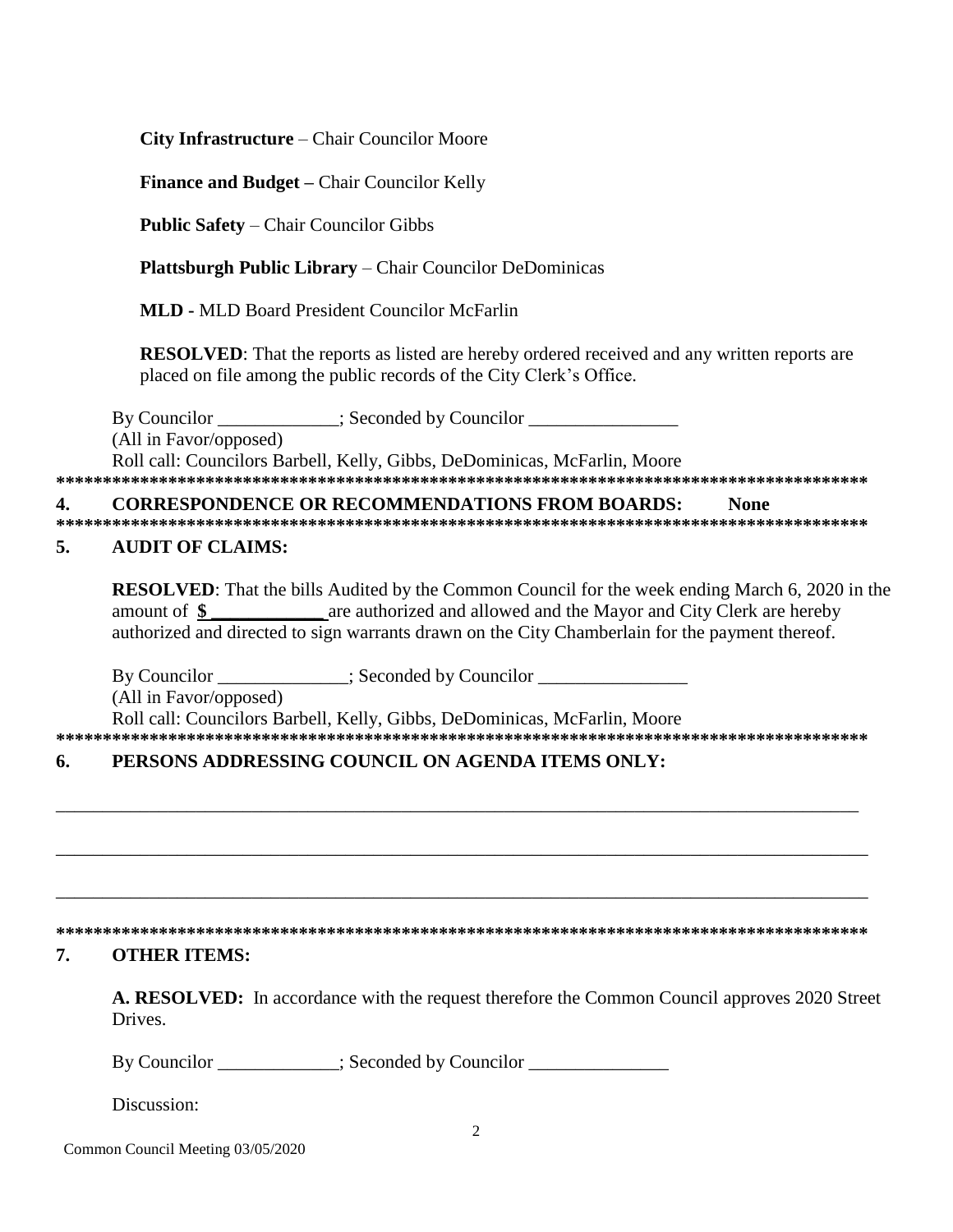Roll call: Councilors Barbell, Kelly, Gibbs, DeDominicas, McFarlin, Moore

**ACTION TAKEN:** Adopted Defeated Withdrawn Tabled

Follow up Action:

**B. RESOLVED:** In accordance with the request therefore the Common Council approves that the Mayor be authorized to sign a lease agreement with "East Coast Shows" to hold an event known as "28<sup>th</sup>" Annual Champlain Valley RV & Boat Show" in the Crete Civic Center Arena from Thursday, March 19, 2020 through Sunday, March 22, 2020. The lease requires East Coast Shows to pay the City of Plattsburgh the amount of \$7,400 for rent and City services. Further, the Council finds that this space is not needed for a public purpose during the proposed lease agreement term of four days and that this lease will be subject to presentation of sufficient proof of insurance. By Councilor \_\_\_\_\_\_\_\_\_\_\_; Seconded by Councilor \_\_\_\_\_\_\_\_\_\_\_\_ Discussion: Roll call: Councilors Barbell, Kelly, Gibbs, DeDominicas, McFarlin, Moore **ACTION TAKEN:** Adopted Defeated Withdrawn Tabled Follow up Action: **C. RESOLVED:** In accordance with the request therefore the Common Council approves that the Mayor be authorized to sign a lease agreement with "Northern Home & Lifestyle Association" to hold an event known as "2020 NHLA Home and Lifestyle Expo" in the Crete Civic Center Arena from Thursday. March 26, 2020 through Monday, March 30, 2020. The lease requires Northern Home & Lifestyle Association to pay the City of Plattsburgh the amount of \$5,950 for rent and City services. Further, the Council finds that this space is not needed for a public purpose during the proposed lease agreement term of five days and that this lease will be subject to presentation of sufficient proof of insurance. By Councilor \_\_\_\_\_\_\_\_\_\_; Seconded by Councilor \_\_\_\_\_\_\_\_\_\_\_\_\_\_\_ Discussion:

Roll call: Councilors Barbell, Kelly, Gibbs, DeDominicas, McFarlin, Moore

**ACTION TAKEN:** Adopted Defeated Withdrawn Tabled

Follow up Action:

**D. RESOLVED:** In accordance with the request therefore the Common Council approves that the Mayor be authorized to sign a lease agreement with "Builder's Supply Auction" to hold an event known as "2020 Spring Builder's Supply Auction" in the Crete Civic Center Arena from Thursday, April 30, 2020 through Saturday, May 2, 2020. The lease requires Builder's Supply Auction to pay the City of Plattsburgh the amount of \$2,815 for rent and City services. Further, the Council finds that this space is not needed for a public purpose during the proposed lease agreement term of three days and that this lease will be subject to presentation of sufficient proof of insurance.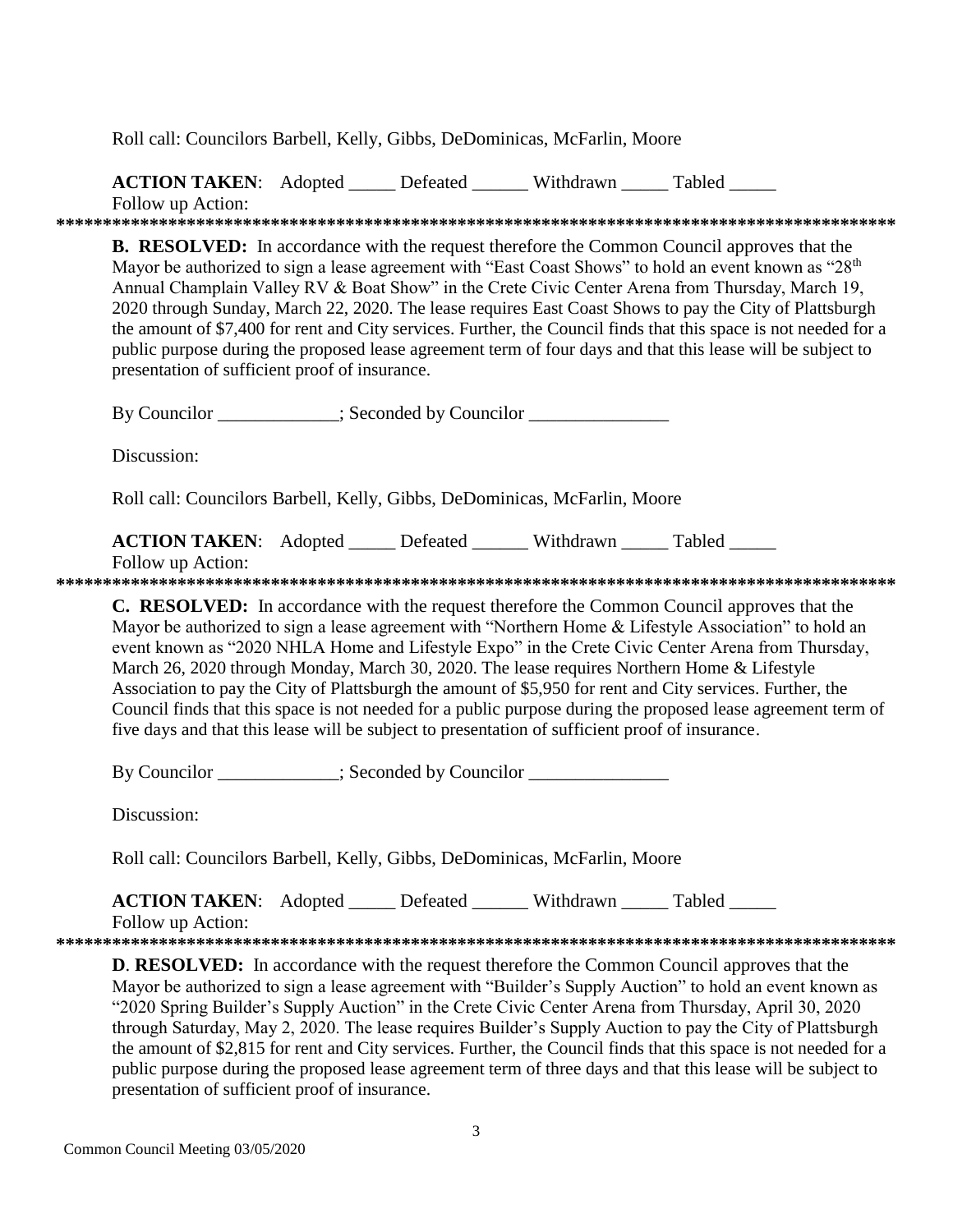|  | By Councilor | : Seconded by Councilor |  |
|--|--------------|-------------------------|--|
|--|--------------|-------------------------|--|

Discussion:

Roll call: Councilors Barbell, Kelly, Gibbs, DeDominicas, McFarlin, Moore

**ACTION TAKEN:** Adopted Defeated Withdrawn Tabled

Follow up Action:

**E. RESOLVED:** In accordance with the request therefore the Common Council approves that the Mayor be authorized to sign a lease agreement with "Builder's Supply Auction" to hold an event known as "2020 Fall Builder's Supply Auction" in the Crete Civic Center Arena from Thursday, September 3, 2020 through Saturday, September 5, 2020. The lease requires Builder's Supply Auction to pay the City of Plattsburgh the amount of \$2,815 for rent and City services. Further, the Council finds that this space is not needed for a public purpose during the proposed lease agreement term of three days and that this lease will be subject to presentation of sufficient proof of insurance.

By Councilor \_\_\_\_\_\_\_\_\_\_\_\_; Seconded by Councilor \_\_\_\_\_\_\_\_\_\_\_\_\_\_\_\_\_\_\_\_\_\_\_\_\_\_\_\_\_\_\_

Discussion:

Roll call: Councilors Barbell, Kelly, Gibbs, DeDominicas, McFarlin, Moore

**ACTION TAKEN:** Adopted \_\_\_\_\_ Defeated \_\_\_\_\_\_ Withdrawn \_\_\_\_\_ Tabled \_\_\_\_\_

Follow up Action:

**F. RESOLVED:** In accordance with the request therefore the Common Council approves that the Mayor be authorized to sign a lease agreement with "Plattsburgh Comic-Con" to hold an event known as "2020 Plattsburgh Comic Con" in the Crete Civic Center Arena from Friday, September 18, 2020 through Sunday, September 20, 2020. The lease requires Plattsburgh Comic-Con to pay the City of Plattsburgh the amount of \$3,765 for rent and City services. Further, the Council finds that this space is not needed for a public purpose during the proposed lease agreement term of three days and that this lease will be subject to presentation of sufficient proof of insurance.

By Councilor \_\_\_\_\_\_\_\_\_\_; Seconded by Councilor \_\_\_\_\_\_\_\_\_\_\_\_\_\_

Discussion:

Roll call: Councilors Barbell, Kelly, Gibbs, DeDominicas, McFarlin, Moore

**ACTION TAKEN:** Adopted \_\_\_\_\_ Defeated \_\_\_\_\_\_ Withdrawn \_\_\_\_\_ Tabled \_\_\_\_\_

Follow up Action:

G. RESOLVED: In accordance with the request therefore the Common Council approves that the Mayor be authorized to sign a lease agreement with "Adirondack Detecting" to hold an event known as "2020 DIGSTOCK" in the Crete Civic Center Arena on Friday, October 9, 2020. The lease requires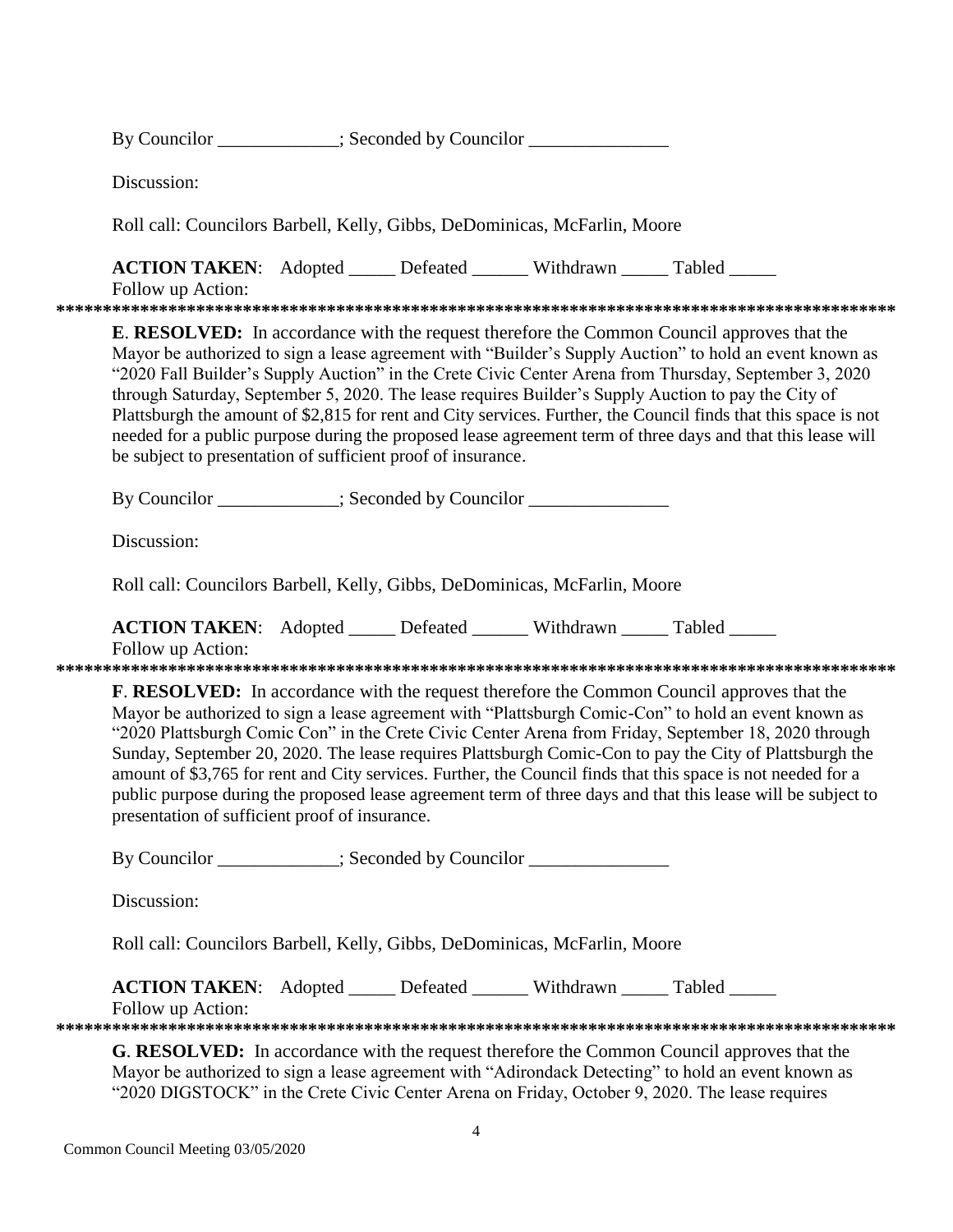Adirondack Detecting to pay the City of Plattsburgh the amount of \$2,060 for rent and City services. Further, the Council finds that this space is not needed for a public purpose during the proposed lease agreement term of one day and that this lease will be subject to presentation of sufficient proof of insurance.

By Councilor \_\_\_\_\_\_\_\_\_\_\_; Seconded by Councilor

Discussion:

Roll call: Councilors Barbell, Kelly, Gibbs, DeDominicas, McFarlin, Moore

**ACTION TAKEN:** Adopted Defeated Withdrawn Tabled Follow up Action:

**H.** THE MAYOR HANDS DOWN THE APPOINTMENT OF JAMES WELCH AS A MEMBER TO THE LANDLORD TENANT ADVISORY COMMITTEE ESTABLISHED BY COUNCIL **RESOLUTION ON JANUARY 30, 2020.** 

Roll call: Councilors Barbell, Kelly, Gibbs, DeDominicas, McFarlin, Moore

**ACTION TAKEN:** Adopted \_\_\_\_\_ Defeated \_\_\_\_\_\_ Withdrawn \_\_\_\_\_ Tabled \_\_\_\_\_ Follow up Action:

## **I. APPROVAL OF ECONOMIC DEVELOPMENT GRANTS FOR WINNING APPLICATIONS** TO THE DOWNTOWN GRANT PROGRAM (DGP):

**RESOLVED:** In accordance with the request therefore the Common Council approves grants from the DGP, a constituent project of the larger Downtown Revitalization Initiative (DRI), to the following DGP Applicants and projects in the respective amounts listed in the following table:

| Name of Applicant(s)   | <b>Address of Project</b> | <b>Amount of Grant Awarded</b> |
|------------------------|---------------------------|--------------------------------|
| Shawn B. Cliche        | 14 Margaret Street        | \$100,000                      |
| Kyle Dyer / Dean Jolly | 14 Margaret Street        | \$100,000                      |

These awards are made in accordance with the findings of the DGP Grant Review Committee, set forth in a memo submitted by Ethan Vinson, DRI Project Coordinator. A copy of said memo is ordered made a part of the minutes of this meeting. Also, these awards are made pursuant and subject to the terms and conditions of the DGP, including any ancillary grant documents.

By Councilor \_\_\_\_\_\_\_\_\_\_; Seconded by Councilor \_\_\_\_\_\_\_\_\_\_\_\_\_\_

Discussion:

Roll call: Councilors Barbell, Kelly, Gibbs, DeDominicas, McFarlin, Moore

ACTION TAKEN: Adopted \_\_\_\_\_ Defeated \_\_\_\_\_\_ Withdrawn \_\_\_\_\_ Tabled \_\_\_\_\_ Follow up Action: